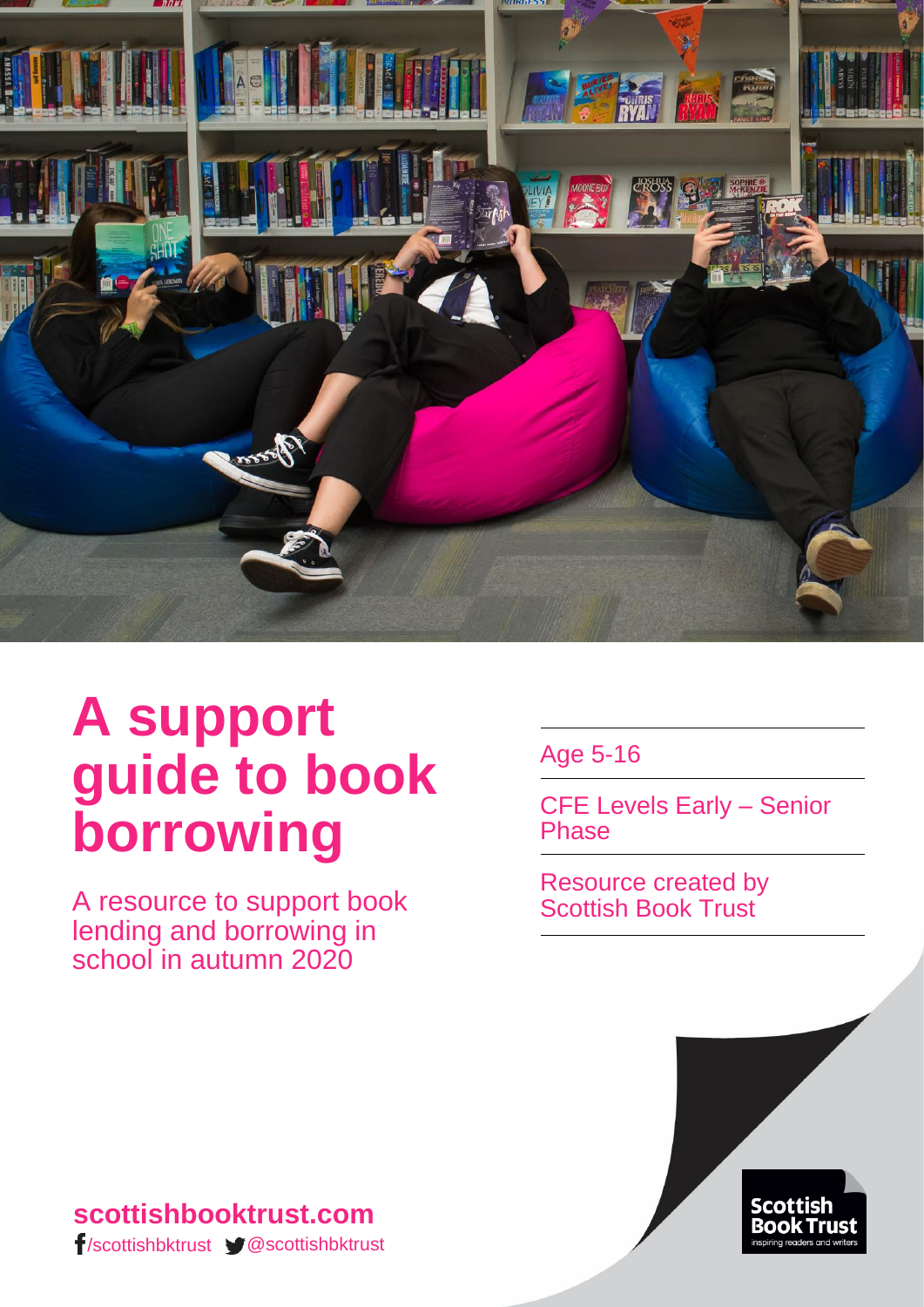# **Contents**

| Preparing for book borrowing   | $\overline{2}$ |
|--------------------------------|----------------|
| Managing book stock            | $\overline{2}$ |
| <b>Primary schools</b>         | 2              |
| Secondary schools              | 3              |
| Browsing books                 | 4              |
| E-lending opportunities        | 4              |
| Primary schools                | 5              |
| Secondary schools              | 5              |
| Creating a buzz around reading | 5              |
|                                |                |

### **About this resource**

For pupils and staff across Scotland, school libraries and book borrowing will have to adapt to the current circumstances. The aim of this resource is to offer ideas and advice for staff on how to support safe book borrowing and continue to encourage reading for pleasure during this challenging time.

Books, like other paper-based materials, are not considered a high risk for transmission. CILIP (The Library Information Service) recommends that books are quarantined for 72 hours after use and an appropriate location for quarantine is identified in the school. Detailed guidance for school librarians will be provided by CILIPS (The Library Information Service, Scotland), SLIC (Scottish Library and Information Council) and School Libraries Group Scotland, which we advise including in any plans. Current UK-wide guidance can be read on [CILIP website,](https://www.cilip.org.uk/news/506793/COVID-19-Guidance-for-School-Libraries.htm) with Scotland specific guidance available on [CILIPS website.](https://www.cilips.org.uk/covid-19-resources/)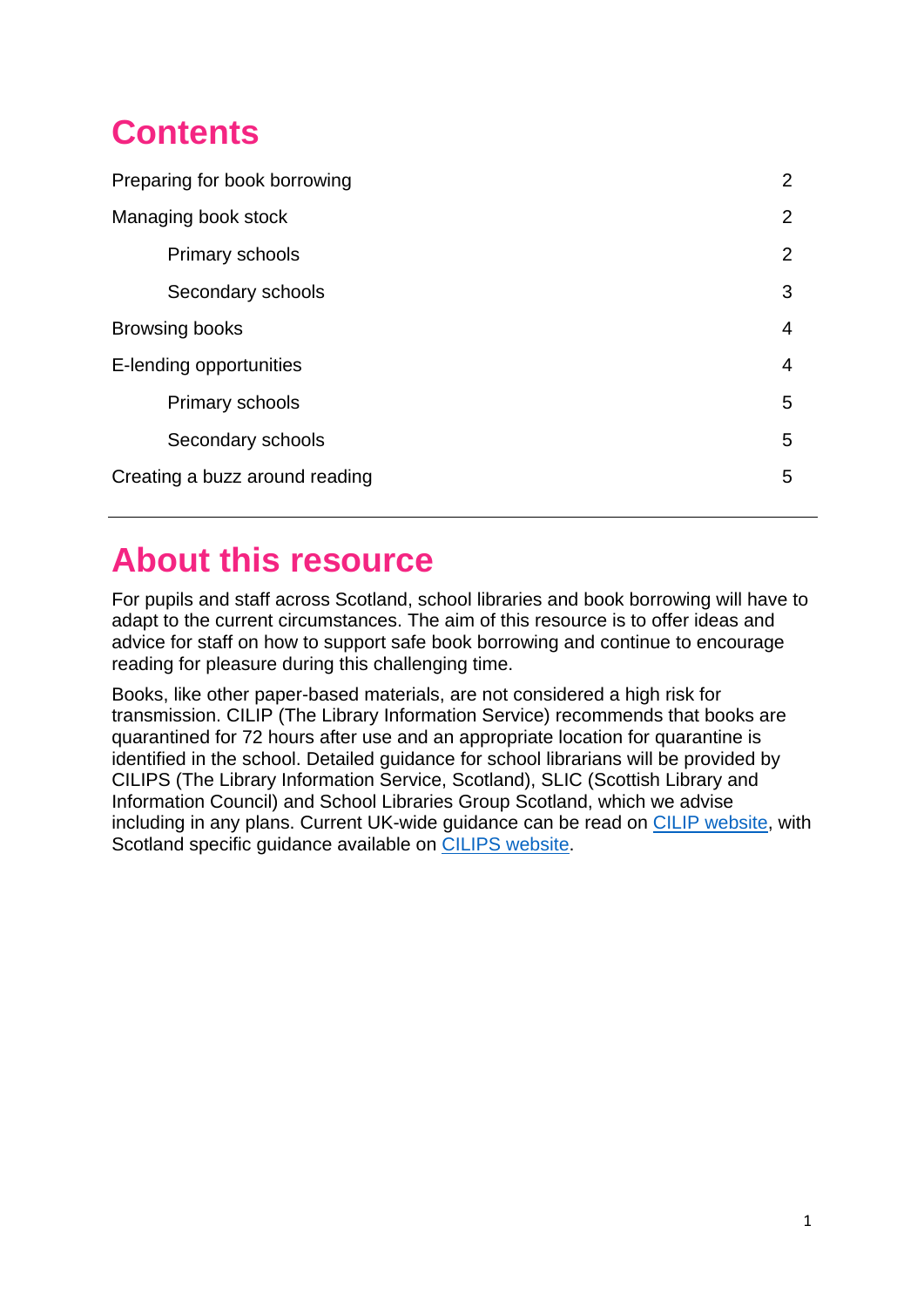# **Preparing for book borrowing**

Encouraging reading for pleasure is a great strategy for recovery when schools reopen. However, it is not without its challenges to ensure safe handling and storage of books in the current circumstances. Ensuring children and young people have access to books in a variety of formats will be central to creating positive reading experiences. Continue to follow guidance on safe book handling, including allowing for a quarantining period, and embrace the opportunity to try some new and creative activities.

A consistent approach across the whole school will help. Agree a plan, whether that is a timetable for browsing or liaising with your local library service and ensure communications to the wider school are effective. It is important to include staff and pupils in the conversation to find out what will work practically in your setting.

Continuing to build positive reading experiences will also encourage discussions around reading for staff and pupils and present the opportunity to promote wellbeing when schools reopen. You can find [booklists](https://www.scottishbooktrust.com/book-lists) for children exploring empathy, grief and emotions on our website.

# **Managing book stock**

#### **Primary schools**

For physical books borrowed from your local library service, arrange for titles to be reserved and pick them up or have the books delivered to the pupils' desks in the morning (following quarantining guidelines). Pupils will be able to access a wider range of titles and by creating a routine of reserving books, it will build a sense of excitement around when the children can expect their new books from the library.

In addition, you can take the opportunity to start a project around one book or select titles to read aloud to the class. You could use some of the activities from our '10 things to do with any book' [learning resource](https://www.scottishbooktrust.com/learning-resources/10-great-activities-to-do-with-any-book) to get started.

Non-fiction titles can offer great opportunities as a focus for a class project and provide a wealth of inspiration for cross-curricular activities, especially for reluctant readers. The *Little People, Big Dreams* series explores the lives of incredible people from history all the way to the present day and includes a variety of accessible figures to suit your pupils' interests. For example, you could use the Greta Thunberg edition for activities focusing on the environment and the role of activism, or to research the impact of climate change on your local area, write articles, create posters or use recycled materials to inspire a class art project.

There are also creative ways of introducing pupils to a text when they are unable to handle books in the same way and utilise these alongside reading aloud to pupils regularly. Using the [Reflective Reading framework,](https://www.thelearningzoo.co.uk/reflective-reading/) pick a title that you enjoy and that your pupils will engage with as the basis for the project. Put together a display of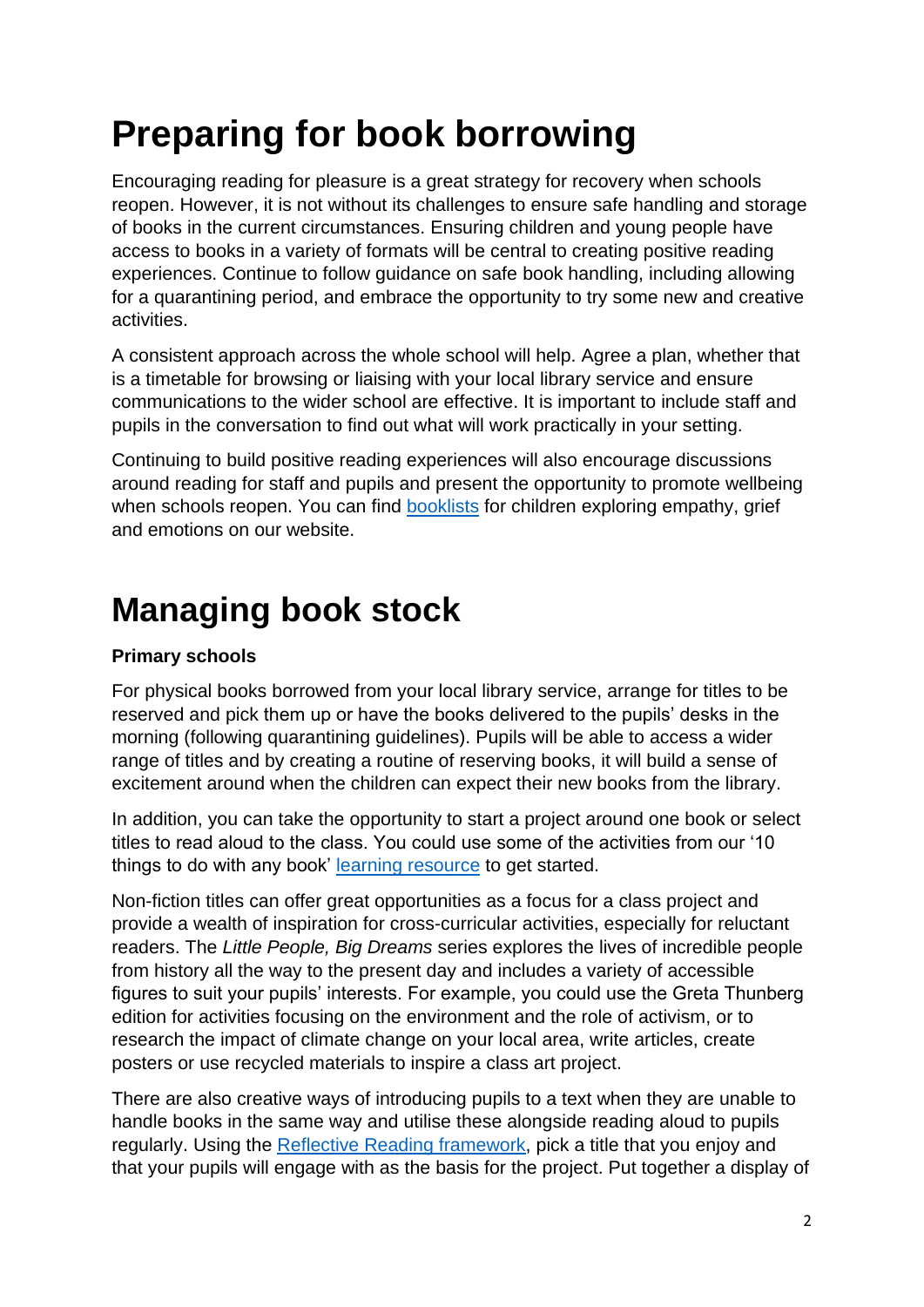objects related to the book, such as character and setting references, items that feature in the story, to create a sense of excitement around what the class book will be. Challenge the children to guess the book and then reveal the title to be read over the course of the week.

For lower primary, it may not be possible for each child to borrow a book from the class or school library. However, you could create weekly class book-boxes from either your school or class library stock to ensure each class has a bundle of books to enjoy. Involve the children in requesting any titles or genres they'd like to read that week and rotate the boxes around the classes weekly to allow sufficient time in quarantine over the weekend.

Equally, for pupils in Primary 1-3, each child will receive a bag full of books, number games and activities as part of the [Read, Write, Count](https://www.scottishbooktrust.com/topics/read-write-count) campaign in Autumn 2020. Use our teacher resources to create cross-curricular lessons with the books and inspiration for a class project. Corpus Christi Primary School in Glasgow began reading *[Steve, Terror of the Seas](https://www.scottishbooktrust.com/learning-resources/read-write-count-for-p2)*, one of the books included in the Primary 2 Read, Write, Count bag last year, and in consultation with their pupils created a mind map of their ideas based on what they would like to learn more about in relation to the story. This included setting up recycling stations to create an 'ocean in a bottle,' visiting the local library to research sea creatures and creating individual fact files and making puppets of the characters. They then create an animated video at the end of the project, using the resources the pupils created throughout the period.

#### **Secondary schools**

School libraries may not be able to operate in the same way in Autumn 2020, but library stock can still be accessible to pupils through classroom book-boxes. If you are a librarian, speak with your colleagues about their lesson plans and what genres or titles their pupils enjoy. Create and share a timetable for managing the drop-off and collection of the book-boxes to allow for maximised use and suitable quarantining time on return. Ensure time is allocated to quarantine the books before another class borrows them, and boxes are cleaned according to current guidance.

When putting together the book-boxes, it is important to ensure that there is a variety of books on offer to suit every pupil and include new titles to encourage reading a range of material. Where possible, tailoring these book-boxes will help to effectively support pupils and teaching staff when only a limited selection of titles are available to them. Ask pupils about what books or genres they would like to read and encourage them to input into the next book-box they receive.

To maintain a positive culture of reading, the book-boxes could be themed to specific classes or wrapped to create a sense of excitement when they are 'delivered.' Upon collecting the book-box, you can encourage pupils to talk about their favourite text from the selection and why. It's important to continue conversations with pupils and staff about books and get to know their reading habits and interests to support positive reading experiences.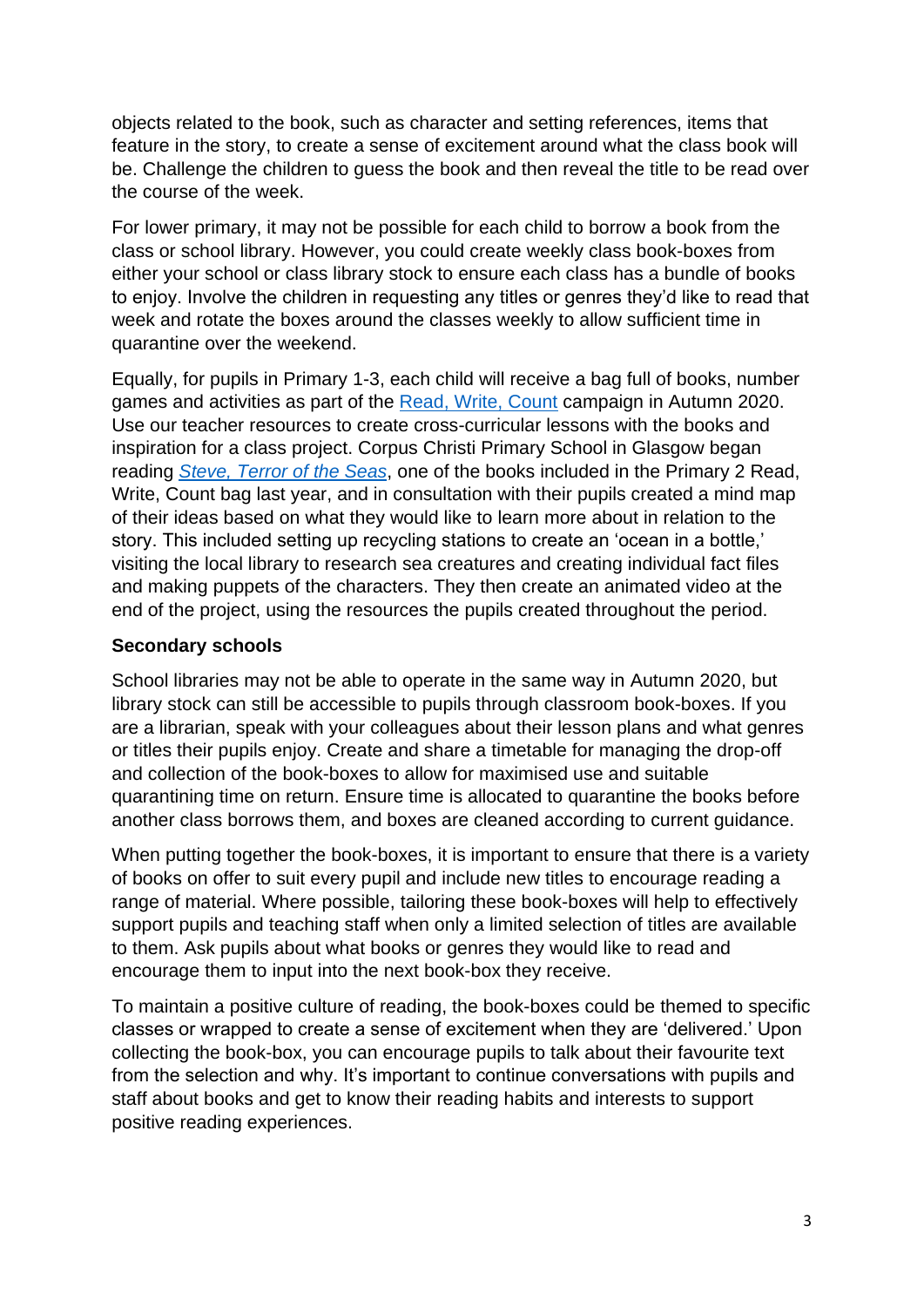# **Browsing books**

Browsing the books on display in your school library or classroom bookshelves may not be possible in the same way for pupils. However, there are creative ways to encourage browsing safely while ensuring pupils can still access titles they want to try.

#### **Don't judge a book by its cover!**

When displaying books in the library or classroom bookshelves, why not place them back-to-front? Turn the books around so that the blurb is facing outwards instead of the cover, and challenge pupils to select a title to borrow without judging it by its cover. This will also make browsing without handling the books easier. You could also encourage pupils to write their own summaries of the text and include that above or next to the classroom library as part of a display.

In addition to displaying the blurb, invite staff and pupils to write book recommendations to include on the bookshelves. Many bookstores include slips from Booksellers telling a potential reader what they love about a specific book, and this is something you could easily introduce in your class library. Ask pupils to include what they liked about the book and why would they recommend others read it.

#### **First lines**

For an alternative activity, you could create a display incorporating the first lines of books in the collection. Encourage discussion around the first lines with staff and pupils as a basis for them selecting the title to borrow – what do they think will happen next and why would they read on? Pupils could select their next read based on the first lines only!

#### **Click and collect**

You could also create your own 'click and collect' service but run it more like a lucky dip. Requests could be sent to library staff (or monitors in primary school without a dedicated staff member) via teachers who send in requests for a whole class. Pupils could request their next read to be from a specific genre or author, and it would be a surprise when they collect it as to what book it is! This activity could also be run with your local library if you have a good relationship with library staff, or the local library service does not have all their titles available online.

# **E-lending opportunities**

Another way to support low risk 'browsing' is through online catalogues and promoting the use of e-books and audio books. The local library service can also share information about their stock and Learning Resource Centre, including e-book and e-magazine collection with your school setting.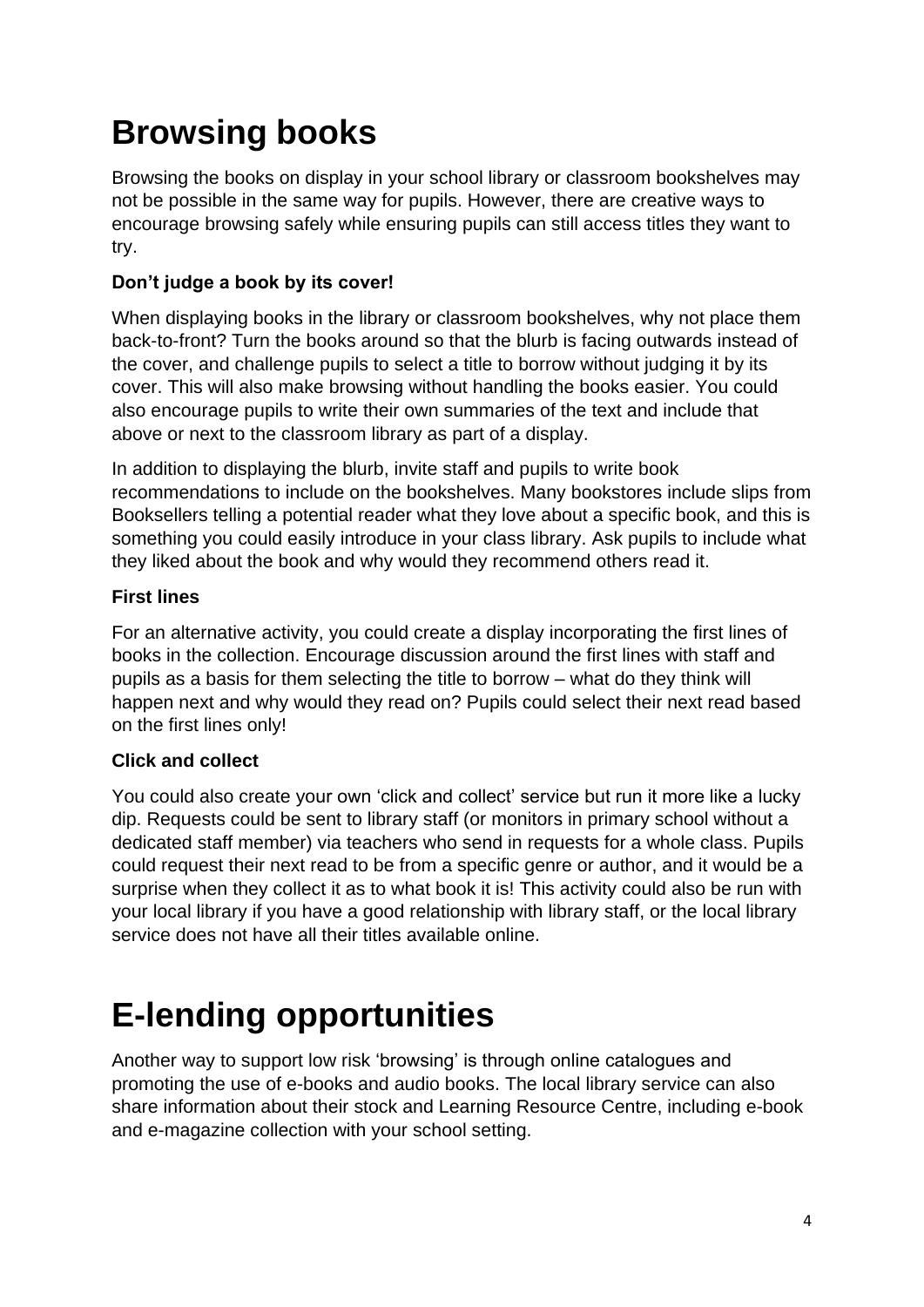#### **Primary schools**

Many platforms are offering free services to read books online, access author readings or listen to audio books. Local library services will also be able to provide access to books online or e-lending opportunities for staff and pupils. Invite a member of staff from the local library to your school to talk about the online catalogue and have a dedicated time each week to browse the titles.

Alternatively, you could challenge pupils to read the first chapter of a book available through [LoveReading4Kids](https://www.lovereading4kids.co.uk/) and vote for their favourite. The top reads could be purchased for the library, and/or read aloud the class as the next class text.

#### **Secondary schools**

If your school has a library with a Library Management System (LMS) in place, it should be possible for staff and pupils to browse titles online. There may be the opportunity to run a 'click-and-collect' service, where pupils reserve titles and pick them up from the school library in a safe and monitored way. You could hold an induction for staff and pupils about how to make the most of their school library catalogue.

If pupils are unsure what to read, why not create an online 'Personal Shopper' style questionnaire, where staff can choose a range of stock as recommendations and add individual reading suggestions to their pupil profile. These titles can then be incorporated into a 'click and collect' service through the library too.

Pupils can also find inspiration for their next read by downloading the [free Bookzilla](https://www.scottishbooktrust.com/reading-and-stories/bookzilla)  [app,](https://www.scottishbooktrust.com/reading-and-stories/bookzilla) where they can also track their reading, take on reading dares, and find a range of titles to explore. If your school does not have a Library Management System, Bookzilla is a great way for pupils to find a new title they will enjoy based on their own reading habits and interests.

### **Creating a buzz around reading**

Events and displays can help to encourage a love of reading throughout the year and give reading a high profile. However, relocation of activities and utilising online services can ensure staff and pupils do not miss the positive reading experiences created by fun reading activities and events.

#### **Blind date with a book**

'Blind date with a book' is a great, flexible event and can be tailored to your school setting. Select some titles that suit your pupils' reading habits and interests and wrap them up so they are disguised. You could include some key words to describe the book or encourage the pupils to pick the texts completely 'blind.'

#### **Virtual displays**

Use virtual displays to raise awareness of new books in stock or upcoming online events, such as Authors Live broadcasts or book festival events. Some schools have